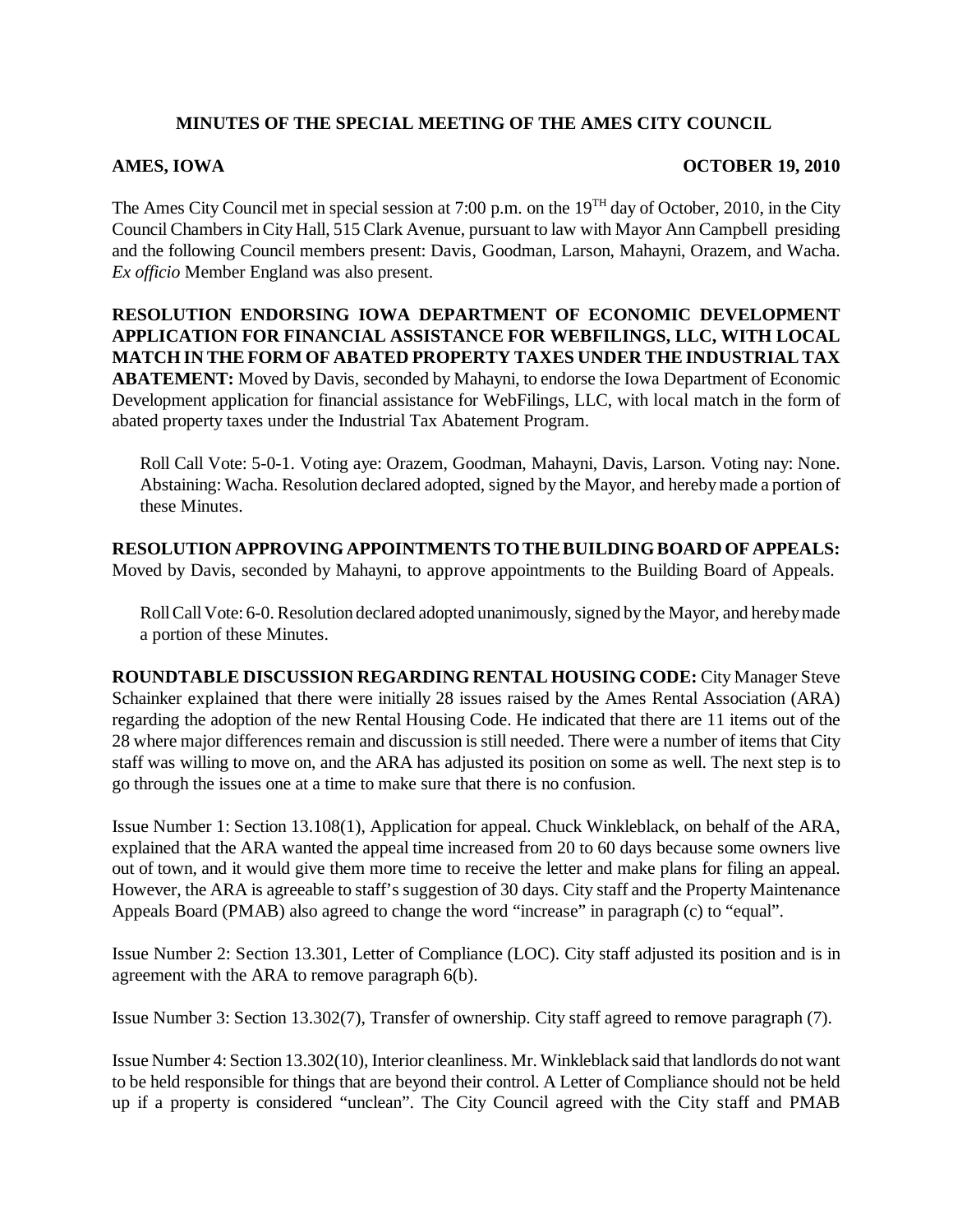recommendation to keep the language as is. Mr. Schainker noted that a decision regarding cleanliness can be appealed to the Building Official or the PMAB if a landlord disagrees with it. Fire Chief Clint Petersen said that staff would try to schedule an appeal within 30 days of a request.

Issue Number 5:Section 13.402(3), Approved pre-existing conditions. Mr. Winkleblack indicated that issue numbers 5, 6, and 28 are all similar. He said that landlords want to be able to keep and maintain properties that have been good rentals for many years. Most of the properties that have significant issues are the older properties in town, which are also affordable from a rent perspective. These properties would end up incurring significant costs which would eventually filter down to the tenants, or the properties will be lost as rentals if they cannot comply. These conditions are being portrayed as major safety issues on the properties. The ARA's contention is that a lot of these problems are widespread throughout the neighborhoods, rental and residential. The ARA does not think that rental properties should be singled out. Mr. Winkleblack said that "safe is safe, and unsafe is unsafe". If the City knows that a condition exists and feels that passionate about it, then the rules should apply for all houses.

Property Maintenance Appeals Board Member Pat Brown said that there is a difference between the commercial application of the law and the private property application. City Attorney Doug Marek added that the *State Code* makes a distinction between the two, and the City is required to have a rental property code. Ms. Brown said that this is not an issue of affordability or aesthetics - it is about health and safety. She said that a smoke alarm saved two young boys' lives in a rental property fire last week, which may not have been the case if there were no regulations. She wants to focus the discussion on health and safety.

In regards to inspections past and their effects on a property's future compliance, Mr. Marek said that there is no vested right for a property owner who has had a rental inspected and approved to have that approval continue. When a rental property inspection results in a Letter of Compliance (LOC), it is not a certification that the property complies with all applicable codes. If the City Council decides that an LOC is permanent, then inspectors would have to inspect for all of those things, which would be significantly different than what is done now. Inspectors do miss things, especially if they're not obvious. Chief Petersen said that through the two year process of adopting the new code, staff looked at what other communities do and based their actions on the *International Code*. He emphasized that it is an inspector's responsibility to continually adhere to the *Code*.

Council Member Orazem thought that this section was dealing with records. He noted that there was previously some confusion as to where some records are and how complete they are. Chief Petersen said that official records are on file with the City Clerk's Office. A property owner could also bring forward evidence that they were given a Variance, Administrative Approval, etc. Council Member Davis does not think that the *Code* should state that the owner "shall" submit a copy of the document. He thinks that the wording should be less restrictive, in case some do not have their documents anymore. Council Member Goodman said that every landlord should know that they need to keep copies of important documents. Mayor Campbell noted that all records in the Clerk's Office are public records; Mr. Winkleblack said he had understood that many of those records have been purged. Mr. Marek said that Retroactive Conversion Permits and Variances granted by the Housing Board of Appeals are permanent records and would not have been purged. Administrative Approvals or Letters of Compliance would not be on file with the Clerk. Council Member Goodman said that someone needs to keep and be able to provide a record of what has happened.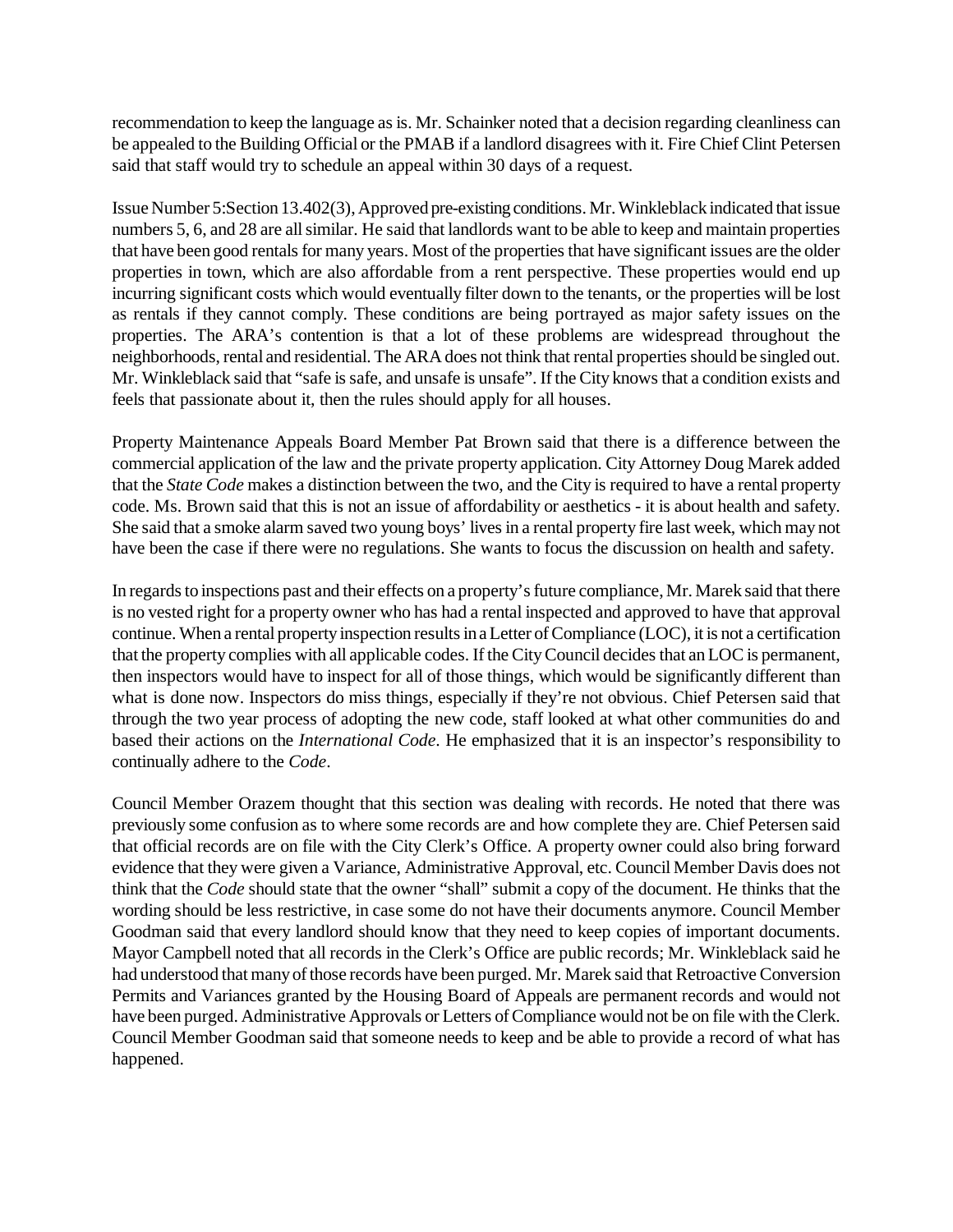Mr. Winkleblack said that landlords may not have known that they needed to seek any other kind of document if they had an LOC in hand. He is not asking for the City to look past blatant hazards just because a property has an LOC; rather, he wants conditions that have met the standard in the past to be able to continue. He reiterated that what is unsafe for one is unsafe for all; if a property is considered uninhabitable and an LOC cannot be obtained, then it should not be allowed to be sold either.

Mr. Goodman said that it is an inspector's job to enforce the *Code*. Just because something is missed once doesn't mean that it should be missed again. Mr. Winkleblack said that the ARA does want new rentals to have to comply to a rental code, but it is not fair to expect the same of a place that can't possibly comply. Jim Gunning, also on behalf of the ARA, said that they would like for an LOC to substitute as an Administrative Approval. He is worried that some conditions that have been allowed will all of a sudden be non-compliant. An LOC should mean that a property is in compliance with the *Code*. Chief Petersen said that he has found no other community that went to the extent that the ad hoc committee did to document pre-existing conditions and allow them to continue to exist.

Mr. Orazem said that the issues are related to Administrative Approvals that aren't written. Mr. Larson would like to see a description of what an Administrative Approval is, including whether or not it needs to be in writing. People may have interpreted an inspector's verbal approval as an Administrative Approval. Some of these things may need to be appealed to the Board. Mr. Marek said that there are currently no parameters set out for the Board - the Council needs to tell the Board through passage of an ordinance to what degree it can grant variances and based on what information. Mr. Marek read an example of such an ordinance that has been adopted by the City of Iowa City.

Mr. Orazem asked how one could have a Board Variance if they are not allowed to exist. Chief Petersen said that there was a process in the past. Mr. Larson reiterated that Administrative Approvals need to be defined in the *Code*. Mr. Winkleblack concurred; when landlords met with inspectors in the past and were given a list of what items needed to be resolved, that was an Administrative Approval in their minds. Some properties have had continuous LOCs for decades, but now they are not complying. Council Member Goodman said that some property owners know that something doesn't comply, but yet they have been allowed to operate without complying for years. That is not adhering to the *Code*, and he is not sure that Administrative Approvals are even legal in some cases. However, if a Retroactive Conversion, Board Variance, or Administrative Approval can be produced, the *Code* should have some flexibility to allow that nonconformity to continue. Mr. Orazem said that the language should be kept as-is, but an appeals process should be established, particularly to address the situations where there is no written record.

City Building Official David Brown noted that authority has been granted to the Building Official to make certain interpretations of the *Code*. Layers of approval and decision making authority already exist; the first level is the Inspector, the second is the Building Official, the third is a board of appointed citizens. The *Code* states that the Building Official shall have authority as necessary in the interest of public health, safety and general welfare to interpret and implement the provisions of the *Code*; to grant *Code* modifications in individual cases due to practical difficulties. Mr. Brown indicated that this decision making authority has been followed and adhered to since he has been with the City, and he has seen only one Administrative Approval in that same period. *Code* modifications are made regularly, most ordinarily in building remodeling situations when something such as proper ceiling height or stair dimensions cannot be obtained, and he has approved those administratively because the *Code* grants him the authority to do so. Council Member Wacha asked if those approvals are in writing, and Mr. Brown indicated that they are. Mr. Marek noted that some things such as ceiling height are specifically listed in the *Code*, and if they are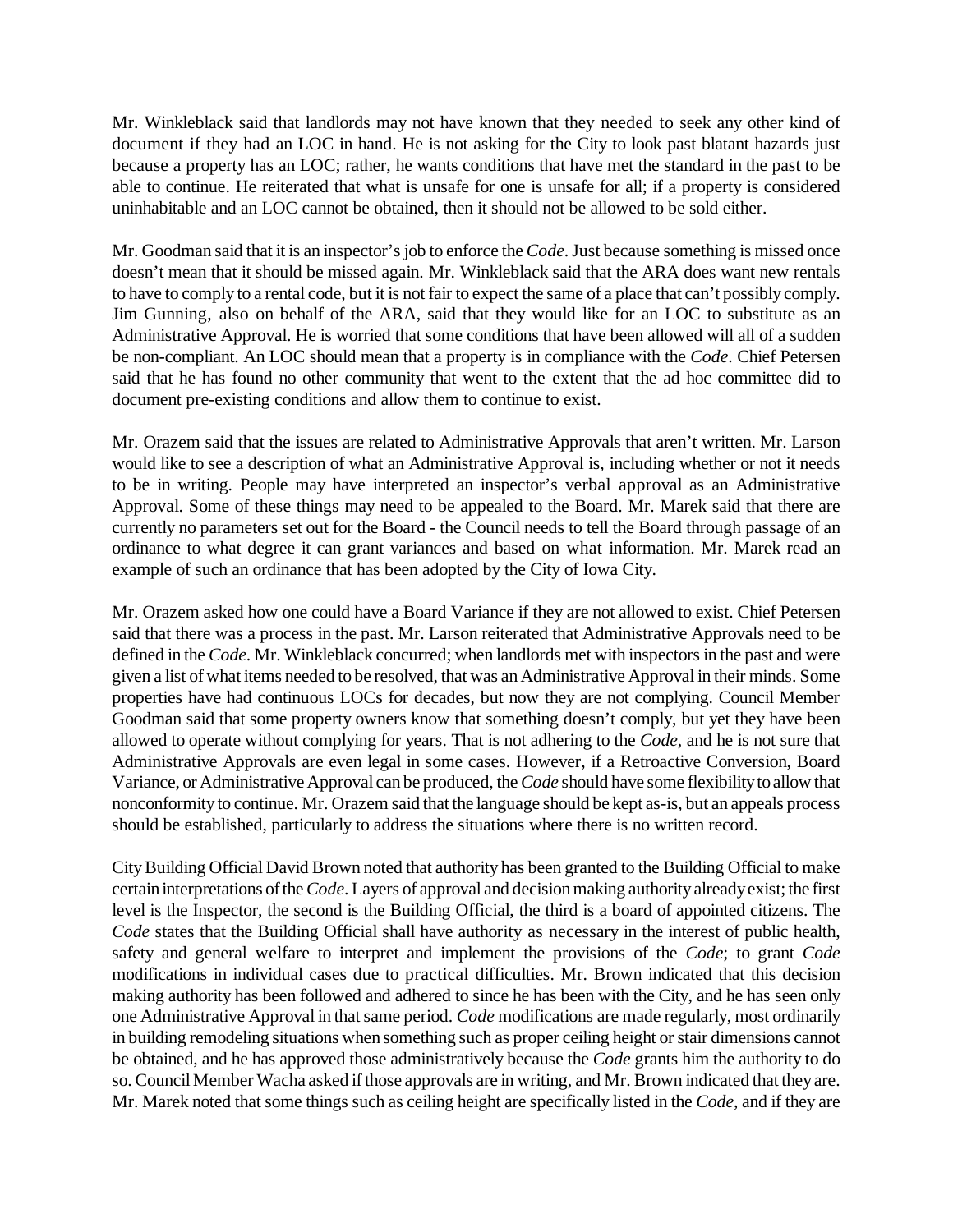continuing conditions, they may continue as long as no modifications are made.

Mr. Schainker noted that the issue lies with things that are not approved by the Building Official. Mr. Marek said that it is possible to submit an appeal of the decision of the Building Official to the PMAB. Lad Grove, on behalf of the Ames Rental Association, said that the Board does not have the authority to grant a variance for these issues. Mr. Schainker said that it is currently possible to appeal if the Building Official says something does not meet the *Code*; the Board has the power to determine if the Building Official correctly interpreted and applied the *Code* and overrule a decision if it sees fit. Mr. Wacha would like the City's Legal staff to work on language that would allow for specific criteria for an appeals process for variances. Mr. Larson thinks that the language about Administrative Approvals needs to be cleaned up.

Council Member Mahayni said that the PMAB's similarity to the Zoning Board of Adjustment function is very valid. He thinks that it is an important function; however, the parameters should involve obvious things that cannot be helped, and financial hardship is not one of them. He emphasized that verbal approvals do not mean anything. The City inspectors should not be issuing them, and owners should not abide by them.

City Manager Schainker clarified that for Issue Nos. 5, 6, and 28, the Council would like for the language in the *Code* to remain the same - with the addition of clarifying Administrative Approvals - and increase the authority of the Property Maintenance Appeals Board to handle variances, with guidelines similar to those listed in the Iowa City ordinance. Mr. Orazem added that this would be for existing rental housing. Chief Petersen said that this direction is much more preferable than the idea of a "blanket" LOC.

Issue Number 6: Section 13.402 (3)(d)&(h), Approved pre-existing conditions. Mr. Winkleblack said that Issue Number 6 is slightly different and should not be lumped in with numbers 5 and 28. He is concerned that houses in areas like Old Town have problems meeting current standards such as egress requirements. These houses cannot be rented because they don't meet today's standard. Chief Petersen said that if a house is on the rental registry with non-compliant egress windows, those can be documented as preexisting and can continue. New rentals are required to meet current *Code* and current egress requirements.

Mr. Winkleblack said that properties eventually leave the rental registry, and the *Code* makes it prohibitive for others to ever come on. It is not fair to allow the stock of rental houses to diminish while owneroccupied houses in the neighborhood are allowed to continue with the same conditions. Chief Petersen said that this subject was widely debated on the ad hoc committee. Some landlords said that they did not need more competition, some neighborhoods did not want more houses being converted to rentals, nor did either side want to see new rentals brought in that were non-compliant. Those investing in a new property should know what the regulations and expenses are, and they can decide whether to move forward. Council Member Davis asked what the rules would be for a house that has dropped off the rental registry and then comes back on. Chief Petersen indicated that it would have to meet the new *Code*. Mr. Orazem added that the owner could also apply for a variance. He also noted that houses in Old Town would likely not be able to install newer egress windows, as that would be a violation of the Old Town covenants.

Mr. Winkleblack said that if the language in 13.402 (3)(d) $\&$ (h) remains the same, there will never be any more rental properties in areas like Old Town, and people who might want to rent a home will be forced to live in apartment complexes. He philosophically disagrees with the idea of cutting off certain areas of town from the rental market. Mr. Grove thinks that Old Town is a perfect scenario for a variance.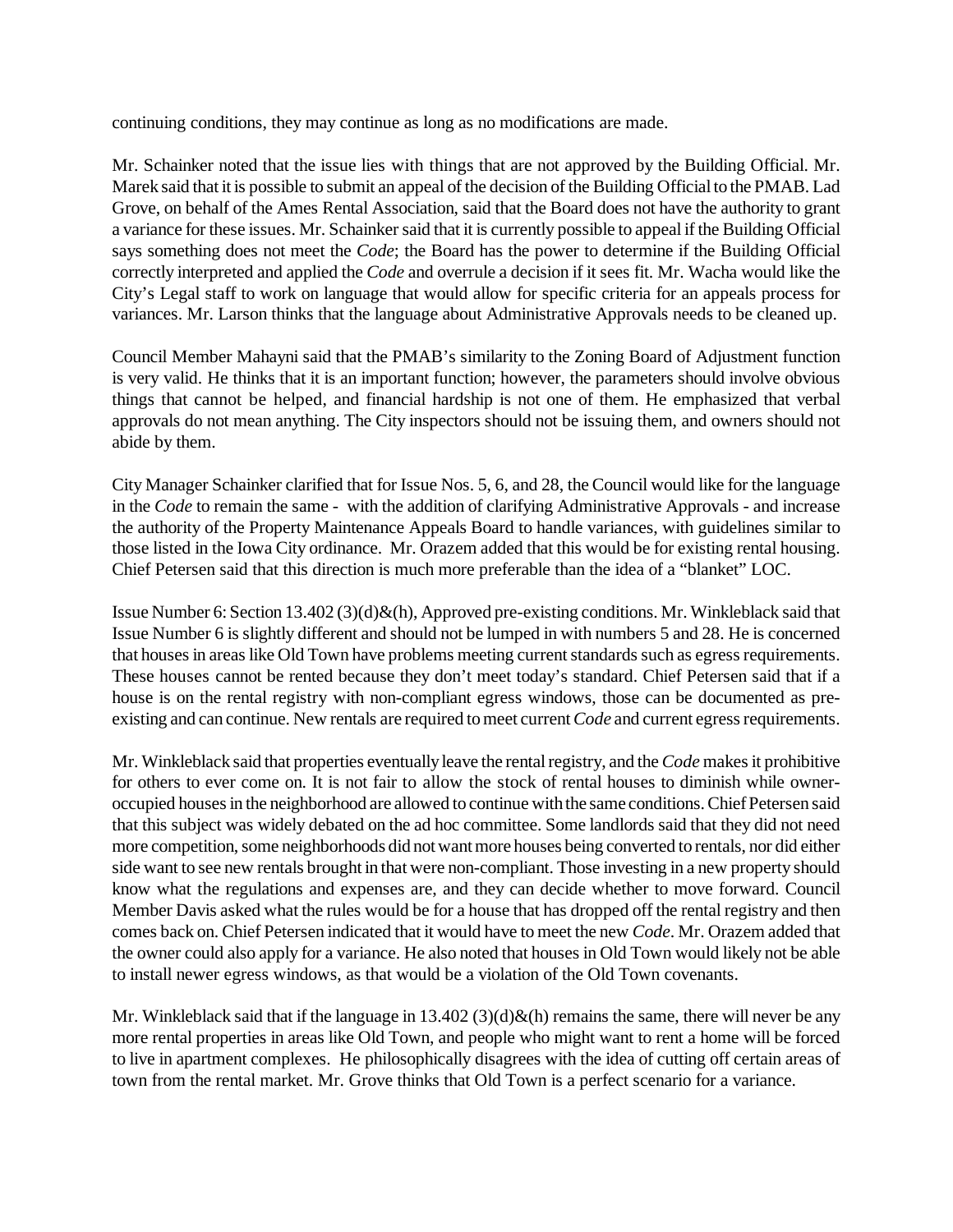Mr. Orazem said that the language should remain the same, but an appeals process should be established. Mr. Schainker noted that the Code does not currently have a variance process established for new rentals. Council Member Larson agreed that there should be a process; Board Member Brown disagreed. Mr. Goodman said that the current language is a compromise, whereby those already in the rental market are not punished with new regulations, but those not in the market have to meet the current standards. He thinks that it is a reasonable expectation. Mr. Orazem thinks that current rental owners and new rental owners should have the same right to an appeals process. Mr. Brown agreed with Mr. Goodman; the current language is a compromise. The initial language indicated that as standards in the *Code* are raised, even those with an LOC would have to make improvements in order to keep the LOC valid.

Moved by Wacha, seconded by Mahayni, to keep the language in Section 13.402 (3)(d)&(h) as written. Mr. Goodman thinks that a lot of the major, recurring issues can be addressed by the Council, and *Code* changes can be made. It seems like the Council is "passing the buck" with an appeals process. Council Member Larson does not support the motion, because it is setting up two different standards. Everybody should have the opportunity for an appeal or variance.

Vote on Motion: 4-2. Voting aye: Goodman, Wacha, Mahayni, Davis. Voting nay: Orazem, Larson. Motion declared carried.

Issue Number 7: Section 13.403(1)(b), Gas fired appliances. Mr. Grove indicated that the ARA would like the words "open directly into" to be deleted. The ARA agrees with the PMAB suggested language, but wants to make sure that the *Code* indicates that separation by a wall with a closeable door is also permitted. City staff agreed to the general concept; Mr. Brown would like the language to specify that the wall has to be sealed up at the ceiling continuously and not permit air to go under or around it. Chief Petersen said that this issue was a lack of clarity in how the *Code* was written.

Issue Number 8: Section  $13.403(1)(c)$ , Fire alarm systems. All parties agreed to retain the current language.

Issue Number 9: Section 13.403(1)(d), Driveway approaches. All parties agreed that the language in paragraph (d) should be removed from the Rental Housing Code.

Issue Number 10: Section 13.406(8)(b), Approval of pre-existing parking areas. All parties agreed to the deletion of the words "rearranged" and "rearrangement".

Issue Number 11: Section 13.406(10), Maintenance of Detached Garages, Sheds. Mr. Grove said that the ARA would like for buildings on the property that are not leased to not be governed by the Rental Housing Code. If a building becomes a problem, it can be addressed through the Abatement of Dangerous Buildings section in Chapter 5 of the *Municipal Code*. Mr. Goodman said that the dangerous building process is slow and laborious; he thinks the current language should be retained. The Council agreed.

Issue Number 12: Section 13.407(3), Protective treatment - paint. Mr. Gunning indicated that the ARA's main concern was the language regarding oxidation stains. After discussion, the Council agreed to remove references to oxidation.

Issue Number 13: Section 13.407(11), Stair rise and run - exterior; and Issue Number 15: Section 13.408(2), Stair rise and run - interior. It was revealed that there was a misunderstanding regarding the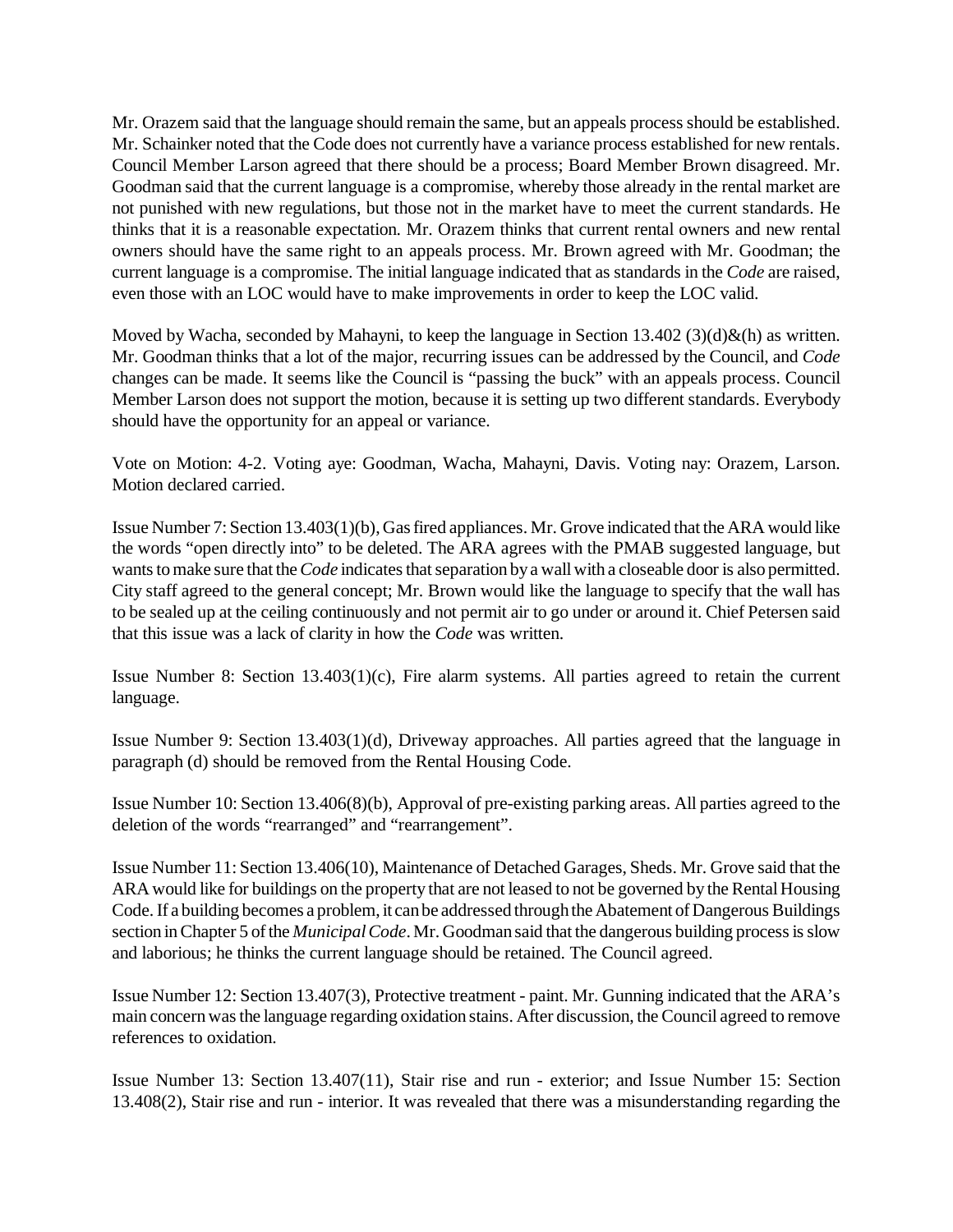rise requirements; Chief Petersen clarified that the 3/8 inch threshold is for consecutive stairs, not cumulative in the entire rise. Mr. Gunning asked if something could be added to clarify this. City Inspector Ed Gillott indicated that there is a four page information sheet on this subject available on the Inspections website. The language in the *Code* will remain as-is.

Issue Number 14: Section 13.408(1), Interior Surfaces - Paint, Occupant & Owner Responsibilities. It was determined that this section will remain unchanged.

Issue Number 16: Section 13.503(5), Limits based on Zoning District - Maximum Occupancy. Mr. Schainker said that over-occupancy is a major issue that requires a lot of dialogue. It is not related to the Rental Code per se; it is still in the Zoning Code even if it were removed from the Rental Code.

Issue Number 17: Section 13.600(3), Plumbing - New Work Must Comply. After much discussion, a number of issues remained unresolved. It was determined that City staff would work with the ARA to develop clearer alternatives to present to the City Council at a meeting in the near future.

Issue Number 18: Section 13.602(3), Toilet Rooms - Floor surface. The ARA would like for carpeting to be allowed in bathrooms. The Council supports the PMAB's recommendation of allowing existing carpet in a bathroom to be a "noted" item in an inspection; replacement will be required by the next inspection cycle.

Issue Number 19: Section 13.702(6), Furnaces/re-circulated ventilation air. Mr. Gunning indicated that the ARA does not think that shared-air furnaces should be treated differently or inspected more frequently than non- shared-air furnaces. Discussion ensued as to whether the inspection cycle should be changed. Council Members agreed to support the PMAB recommendation of keeping the current language but inserting the word "shared" after the word "all" in paragraph (d).

Issue Number 20: Section 13.704(5)(b), Electrical Equipment - Kitchens. The ARA has yielded its initial position; the *Code* language will remain unchanged.

Issue Number 21: Section 13.801(3)(b), Above grade egress windows. City Manager Schainker questioned whether this issue has already been addressed with the establishment of a variance process. Chief Petersen said that this is not a gray area, and he is not sure how a variance would work on something specific as the size opening of an egress window. Mr. Marek said that if there is a variance provision for this issue, it would require the Board to make factual findings. Board Member Bert Schroeder said that egress is not only important for allowing people to escape, but also for firemen to get in for a rescue. Mr. Winkleblack cautioned that the decision to require newly-registered rentals to comply to the egress requirements would effectively take entire sections of town out of the rental picture. He restated his position that if it is truly unsafe, the requirements should be the same for all houses, not just rentals. Mr. Wacha disagrees with that philosophy; different standards are accepted in various commercial industries, such as restaurants. Mr. Goodman added that industries in which cash flow is produced are regulated in order to protect the consumer. The Council elected to retain the language as written.

Issue Number 22: Section 13.802(2)(b); and, Issue Number 23: Section 13.802(3), Fire Protection Systems. The ARA conceded both of these issues.

Issue Number 24: Section13.802(4), Emergency access key boxes (Knox boxes). Mr. Grove said that the